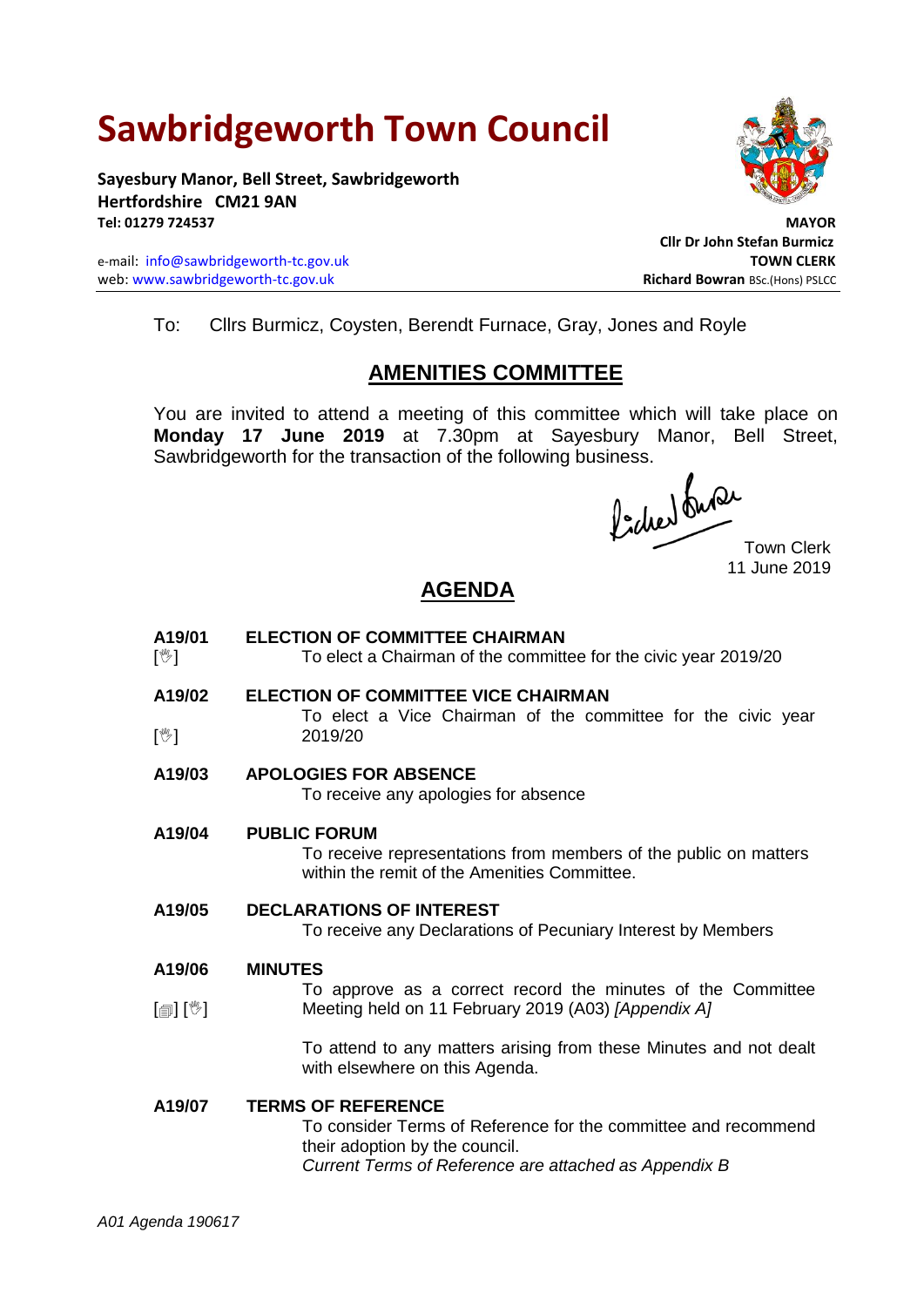#### **A19/07 ALLOTMENTS**

To report on matters relating to Allotments

- Bullfields
- **Southbrook**
- Vantorts
- Bellmead
- Waiting list

#### **A19/07 CEMETERY**

#### To report on matters relating to the Town Cemetery

- Inspections
	- Compliance with Regulations
	- **Maintenance** 
		- Equipment
		- Sub-contractors
- Development
	- Roadway Extension
	- Marketing

#### **A19/08 FOOTPATHS & OPEN SPACES**

- To report on matters relating to Footpaths and Open Spaces
	- West Road
		- Inspection and maintenance
	- Other areas
		- Bell Street flower beds
			- Maintenance
		- London Road flower beds
			- Maintenance
			- Infestations
	- Town Green
		- Update report
	- Fair Green
		- Development
			- **Maintenance**
	- Footpaths
		- General state
		- Parish Hall path
	- Rivers Heritage Orchard Site & Meadow
		- Update report on licencing obligations
		- Grass cutting

#### **A19/09 OPERATIONS**

To report on matters relating to Operations

- Community Transport
	- Sawbobus
	- Hire minibuses
- **•** Fvents
	- Fun on the Field
	- Christmas Lights
- Ranger activities
	- Report on current working arrangements
	- Sub-contracting works for Gilston and Eastwick PC